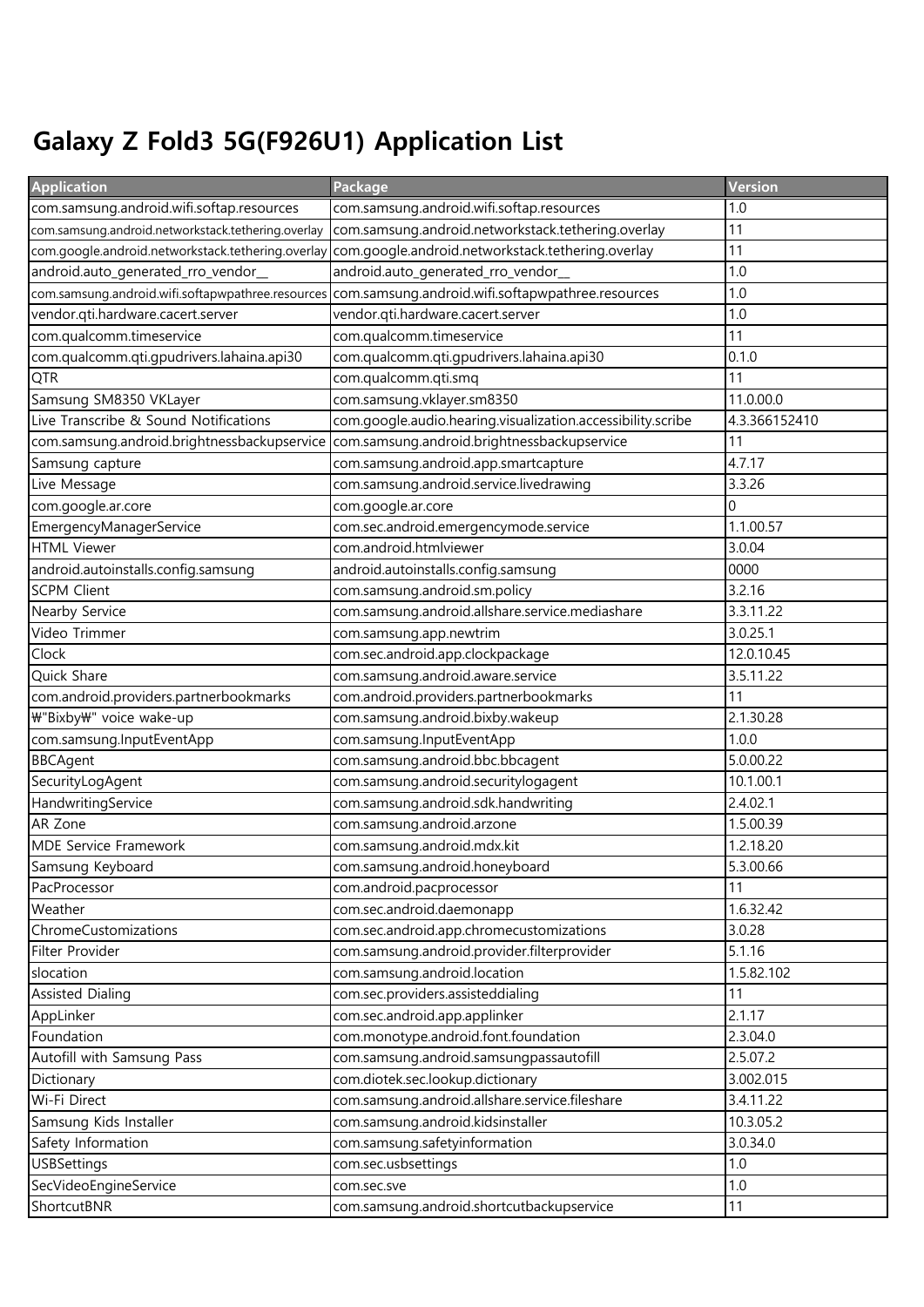| <b>Subscription Calendars</b>       | com.samsung.android.opencalendar                                | 12.1.02.4    |
|-------------------------------------|-----------------------------------------------------------------|--------------|
| <b>IMS Settings</b>                 | com.samsung.advp.imssettings                                    | 1.0          |
| Knox Enrollment Service             | com.sec.enterprise.knox.cloudmdm.smdms                          | 2.1.66       |
| Companion Device Manager            | com.android.companiondevicemanager                              | 11           |
| Dsms                                | com.samsung.android.dsms                                        | 2.0.08       |
| Dual Messenger                      | com.samsung.android.da.daagent                                  | 3.1.00.0     |
| Motion photo Viewer                 | com.samsung.android.motionphoto.viewer                          | 1.0.46       |
| com.samsung.android.wifi.resources  | com.samsung.android.wifi.resources                              | 1.0          |
| Calendar                            | com.samsung.android.calendar                                    | 12.2.04.8000 |
| Bookmark Provider                   | com.android.bookmarkprovider                                    | 11           |
| Perso                               | com.sec.android.app.personalization                             | 11           |
| <b>Automation Test</b>              | com.sec.android.app.DataCreate                                  | 1.1          |
| Software update                     | com.samsung.sdm                                                 | 3.0          |
| Sim App Dialog                      | com.android.simappdialog                                        | 11           |
| Cameralyzer                         | com.sec.factory.cameralyzer                                     | 3.4.21.6300  |
| Enterprise Sim Pin Service          | com.sec.enterprise.mdm.services.simpin                          | 11           |
| Samsung Notes Add-ons               | com.samsung.android.app.notes.addons                            | 2.1.00.6     |
| Samsung ApexService                 | com.sec.android.app.apex                                        | 3.3.18       |
| SilentLogging                       | com.sec.modem.settings                                          | 1.0.1        |
| Keyboard Content Center             | com.samsung.android.icecone                                     | 1.4.00.51    |
| SetupWizardLegalProvider            | com.sec.android.app.setupwizardlegalprovider                    | 2.0.15.0     |
| SimMobilityKit                      | com.samsung.ims.smk                                             | 1.3.20       |
| WlanTest                            | com.sec.android.app.wlantest                                    | 1.1.0        |
| Video Editor                        | com.sec.android.app.vepreload                                   | 3.6.80.13    |
| SIM Toolkit                         | com.android.stk                                                 | 11           |
| EasyOneHand                         | com.sec.android.easyonehand                                     | 5.0          |
| Service provider location           | com.sec.location.nfwlocationprivacy                             | 1.0.10       |
| Video call effects                  | com.samsung.android.vtcamerasettings                            | 1.2.04.19    |
| Reminder                            | com.samsung.android.app.reminder                                | 12.2.02.7000 |
| Android Shared Library              | com.google.android.ext.shared                                   |              |
| com.sec.bcservice                   | com.sec.bcservice                                               | 2.0          |
| Create movie                        | com.samsung.app.highlightplayer                                 | 3.6.80.13    |
| Samsung Free                        | com.samsung.android.app.spage                                   | 5.3.02.8     |
| Smart View                          | com.samsung.android.smartmirroring                              | 8.2.14.14    |
| Bluetooth MIDI Service              | com.android.bluetoothmidiservice                                | R-initial    |
| Favourite Contacts                  | com.sec.android.widgetapp.easymodecontactswidget                | 12.5.14      |
| DRParser Mode                       |                                                                 | 12.0.00.4    |
| Sticker Center                      | com.sec.android.app.parser<br>com.samsung.android.stickercenter | 2.1.00.8     |
| com.android.wallpaperbackup         | com.android.wallpaperbackup                                     | 11           |
|                                     |                                                                 |              |
| CarrierDefaultApp                   | com.android.carrierdefaultapp                                   | 11<br>1.0    |
| System Tracing                      | com.android.traceur                                             |              |
| Clipboard edge                      | com.samsung.android.app.clipboardedge                           | 3.2.04       |
| AR Doodle                           | com.samsung.android.ardrawing                                   | 3.1.01.22    |
| SamsungOne                          | com.monotype.android.font.samsungone                            | 1.1.02.0     |
| <b>MDMApp</b>                       | com.samsung.android.mdm                                         | 1.0          |
| Samsung Editing Assets              | com.sec.android.app.ve.vebgm                                    | 2.1.80.5     |
| Bluetooth                           | com.android.bluetooth                                           | 11           |
| Android R Easter Egg                | com.android.egg                                                 | 1.0          |
| com.sec.enterprise.knox.attestation | com.sec.enterprise.knox.attestation                             | 1.0.3        |
| Launcher                            | com.sec.android.emergencylauncher                               | 1.1.00.36    |
| Samsung text-to-speech engine       | com.samsung.SMT                                                 | 3.1.02.41    |
| Print Spooler                       | com.android.printspooler                                        | 11           |
| Link Sharing                        | com.samsung.android.app.simplesharing                           | 12.2.00.6    |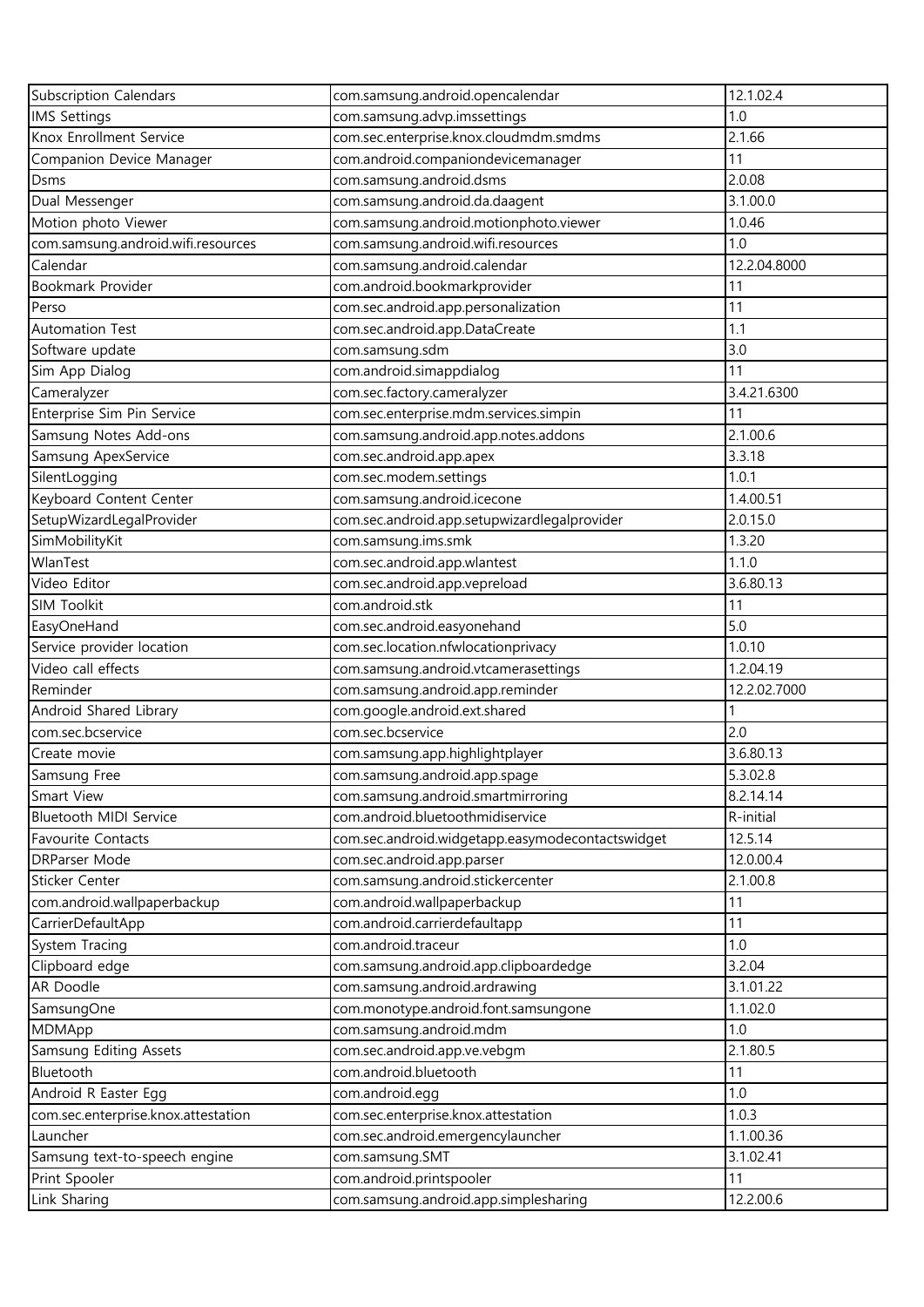| Private Share                                                                  | com.samsung.android.privateshare                                        | 1.1.00.31           |
|--------------------------------------------------------------------------------|-------------------------------------------------------------------------|---------------------|
| <b>Bixby Vision</b>                                                            | com.samsung.android.visionintelligence                                  | 3.7.35.20           |
| <b>Basic Daydreams</b>                                                         | com.android.dreams.basic                                                | 11                  |
| Print Service Recommendation Service                                           | com.google.android.printservice.recommendation                          | 1.3.0               |
| SecureElementApplication                                                       | com.android.se                                                          | 11                  |
| com.sec.phone                                                                  | com.sec.phone                                                           | 1.0                 |
| Photo Screensavers                                                             | com.android.dreams.phototable                                           | 11                  |
| UwbApplication                                                                 | com.samsung.android.uwb                                                 | 11                  |
| Wearable Manager Installer                                                     | com.samsung.android.app.watchmanagerstub                                | 2.1.01.21004        |
| AASAservice                                                                    | com.samsung.aasaservice                                                 | 15                  |
| Facebook App Manager                                                           | com.facebook.appmanager                                                 | 69.0.21             |
| EmergencyProvider                                                              | com.sec.android.provider.emergencymode                                  | 1.1.00.6            |
| Samsung Notes                                                                  | com.samsung.android.app.notes                                           | 4.3.00.60           |
| Glance                                                                         | com.samsung.android.service.pentastic                                   | 1.0.11              |
| Wi-Fi Tips                                                                     | com.samsung.android.net.wifi.wifiguider                                 | 1.5.00.84           |
| Certificate Installer                                                          | com.android.certinstaller                                               | 11                  |
| Hiya Service                                                                   | com.hiya.star                                                           | 2.13.2-samsung-1167 |
| com.samsung.android.container                                                  | com.samsung.android.container                                           | 11                  |
| Call & text on other devices                                                   | com.samsung.android.mdecservice                                         | 3.3.00.27           |
| Samsung Blockchain Keystore                                                    | com.samsung.android.coldwalletservice                                   | 1.3.05.9            |
| UwbTest                                                                        | com.sec.android.app.uwbtest                                             | 1.0.0               |
| <b>FACM</b>                                                                    | com.samsung.android.aircommandmanager                                   | 1.2.78              |
| <b>NFC</b>                                                                     | com.android.nfc                                                         | 11                  |
| Sound picker                                                                   | com.samsung.android.app.soundpicker                                     | 10.0.11.17          |
| FactoryCamera                                                                  | com.sec.factory.camera                                                  | 3.4.89              |
| com.samsung.ucs.agent.ese                                                      | com.samsung.ucs.agent.ese                                               | 11                  |
| Auto Hotspot                                                                   | com.sec.mhs.smarttethering                                              | 1.0.98.0            |
| Key Chain                                                                      | com.android.keychain                                                    | 11                  |
| Wi-Fi Calling                                                                  | com.sec.unifiedwfc                                                      | 6.5.05.89           |
| TetheringAutomation                                                            | com.sec.automation                                                      | 2.0.1               |
| Smart Switch Agent                                                             | com.sec.android.easyMover.Agent                                         | 1.7.00.40           |
| BluetoothTest                                                                  | com.sec.android.app.bluetoothtest                                       | 11                  |
| Tools                                                                          |                                                                         | 8.3.13              |
| System Helper Service                                                          | com.sec.android.app.quicktool<br>com.qualcomm.qti.services.systemhelper | 1.0                 |
| Samsung Internet                                                               | com.sec.android.app.sbrowser                                            | 14.2.3.14           |
| com.google.android.captiveportallogin                                          | com.google.android.captiveportallogin                                   |                     |
| CaptivePortalLogin                                                             | com.google.android.captiveportallogin                                   | aml_cap_302000201   |
|                                                                                | com.google.android.captiveportallogin                                   |                     |
| com.google.android.captiveportallogin                                          | com.google.android.captiveportallogin                                   |                     |
| com.google.android.captiveportallogin<br>com.google.android.captiveportallogin |                                                                         |                     |
|                                                                                | com.google.android.captiveportallogin                                   |                     |
| com.google.android.captiveportallogin                                          | com.google.android.captiveportallogin                                   |                     |
| com.google.android.captiveportallogin                                          | com.google.android.captiveportallogin                                   |                     |
| com.google.android.captiveportallogin                                          | com.google.android.captiveportallogin                                   |                     |
| Smart Tutor                                                                    | com.rsupport.rs.activity.rsupport.aas2                                  | 1.5 (build 293)     |
| AlwaysOnDisplay                                                                | com.samsung.android.app.aodservice                                      | 6.3.77              |
| AR Emoji                                                                       | com.samsung.android.aremoji                                             | 5.5.00.24           |
| AR Emoji Editor                                                                | com.samsung.android.aremojieditor                                       | 4.4.04.4            |
| Accessibility                                                                  | com.samsung.accessibility                                               | 12.5.00.4           |
| Air command                                                                    | com.samsung.android.service.aircommand                                  | 5.8.01.22           |
| Magnify                                                                        | com.samsung.android.app.readingglass                                    | 1.3.29              |
| Apps                                                                           | com.samsung.android.app.appsedge                                        | 7.2.37.0            |
| Authentication Framework                                                       | com.samsung.android.authfw                                              | 2.6.03.2            |
| AutoDoodle                                                                     | com.sec.android.autodoodle.service                                      | 2.9.21.26           |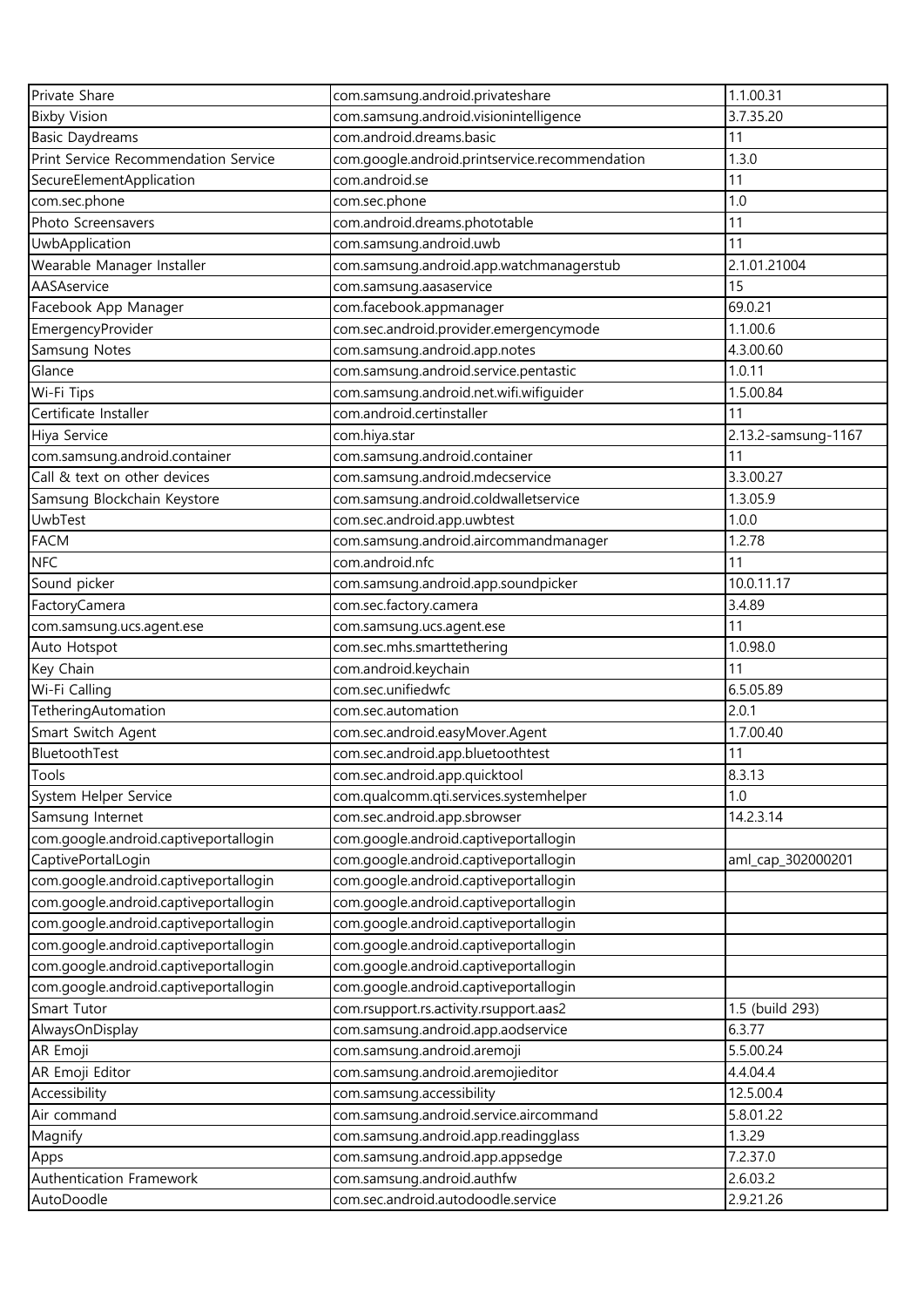| AR Emoji Stickers                          | com.sec.android.mimage.avatarstickers      | 3.0.06.56         |
|--------------------------------------------|--------------------------------------------|-------------------|
| com.android.backupconfirm                  | com.android.backupconfirm                  | 11                |
| BadgeProvider                              | com.sec.android.provider.badge             | 2.1.00.9          |
| SmartThings                                | com.samsung.android.beaconmanager          | 10.2.00.6         |
| com.samsung.android.biometrics.app.setting | com.samsung.android.biometrics.app.setting | 1.0.0             |
| <b>Bixby Voice</b>                         | com.samsung.android.bixby.agent            | 3.1.20.2          |
| <b>Bixby Voice Stub</b>                    | com.samsung.android.bixby.agent.dummy      | 1.0.03.0          |
| <b>Bixby Dictation</b>                     | com.samsung.android.bixby.service          | 3.0.03.8          |
| <b>BixbyVision Framework</b>               | com.samsung.android.bixbyvision.framework  | 3.8.53.1          |
| <b>Blocked Numbers Storage</b>             | com.android.providers.blockednumber        | 11                |
| Eye comfort shield                         | com.samsung.android.bluelightfilter        | 4.0.0             |
| Default Print Service                      | com.android.bips                           | 11                |
| CIDManager                                 | com.samsung.android.cidmanager             | 11                |
| <b>CMFA Framework</b>                      | com.samsung.android.cmfa.framework         | 1.0.00.21         |
| CMHProvider                                | com.samsung.cmh                            | 6.5.22            |
| CSC                                        | com.samsung.sec.android.application.csc    | 1.0.1.0           |
| CallBGProvider                             | com.samsung.android.callbgprovider         | 12.1.00.32        |
| CallContentProvider                        | com.samsung.android.incall.contentprovider | 12.0.00.6         |
| Call Log Backup/Restore                    | com.android.calllogbackup                  | 11                |
| ClipboardSaveService                       | com.samsung.clipboardsaveservice           | 2.0               |
| Edge panels                                | com.samsung.android.app.cocktailbarservice | 7.2.33.0          |
| Work profile                               | com.samsung.android.knox.containeragent    | 2.7.05001015      |
| ControlPanel                               | com.samsung.controlpanel                   | 12.5.00.34        |
| DeX for PC                                 | com.sec.android.app.dexonpc                | 2.0.01.2          |
| Samsung DeX                                | com.sec.android.desktopmode.uiservice      | 4.0.03.10         |
| DeviceKeystring                            | com.sec.android.app.factorykeystring       | 11                |
| <b>DQA</b>                                 | com.samsung.android.dqagent                | 2.0.19            |
| <b>DeviceTest</b>                          | com.sec.factory                            | 11                |
| DiagMonAgent                               | com.sec.android.diagmonagent               | 7.1.32            |
| Digital Wellbeing                          | com.samsung.android.forest                 | 2.5.01.11         |
| com.google.android.documentsui             | com.google.android.documentsui             |                   |
| com.google.android.documentsui             | com.google.android.documentsui             |                   |
| Files                                      | com.google.android.documentsui             | aml doc 302000000 |
| com.google.android.documentsui             | com.google.android.documentsui             |                   |
| com.google.android.documentsui             | com.google.android.documentsui             |                   |
| com.google.android.documentsui             | com.google.android.documentsui             |                   |
| com.google.android.documentsui             | com.google.android.documentsui             |                   |
| com.google.android.documentsui             | com.google.android.documentsui             |                   |
| Downloads                                  | com.android.providers.downloads.ui         | 11                |
| Wallpapers                                 | com.samsung.android.app.dressroom          | 1.5.39            |
| Live focus                                 | com.samsung.android.app.dofviewer          | 6.0.81            |
| Wallpaper services                         | com.samsung.android.dynamiclock            | 3.3.02.31         |
| Dynamic System Updates                     | com.android.dynsystem                      | 11                |
| <b>TestWandFota</b>                        | com.samsung.android.app.earphonetypec      | 1.2.18            |
| Nearby device scanning                     | com.samsung.android.easysetup              | 11.1.02.3         |
| com.samsung.android.knox.attestation       | com.samsung.android.knox.attestation       | 1.2.00.26         |
| com.sec.epdg                               | com.sec.epdg                               | 11                |
| SamsungEuiccService                        | com.samsung.euicc                          | 30.1.1            |
| <b>External Storage</b>                    | com.android.externalstorage                | 11                |
| Facebook App Installer                     | com.facebook.system                        | 69.0.21           |
| Facebook Services                          | com.facebook.services                      | 69.0.21           |
| FaceService                                | com.samsung.faceservice                    | 4.5.03            |
| Secure Wi-Fi                               | com.samsung.android.fast                   | 6.8.02.3          |
|                                            |                                            |                   |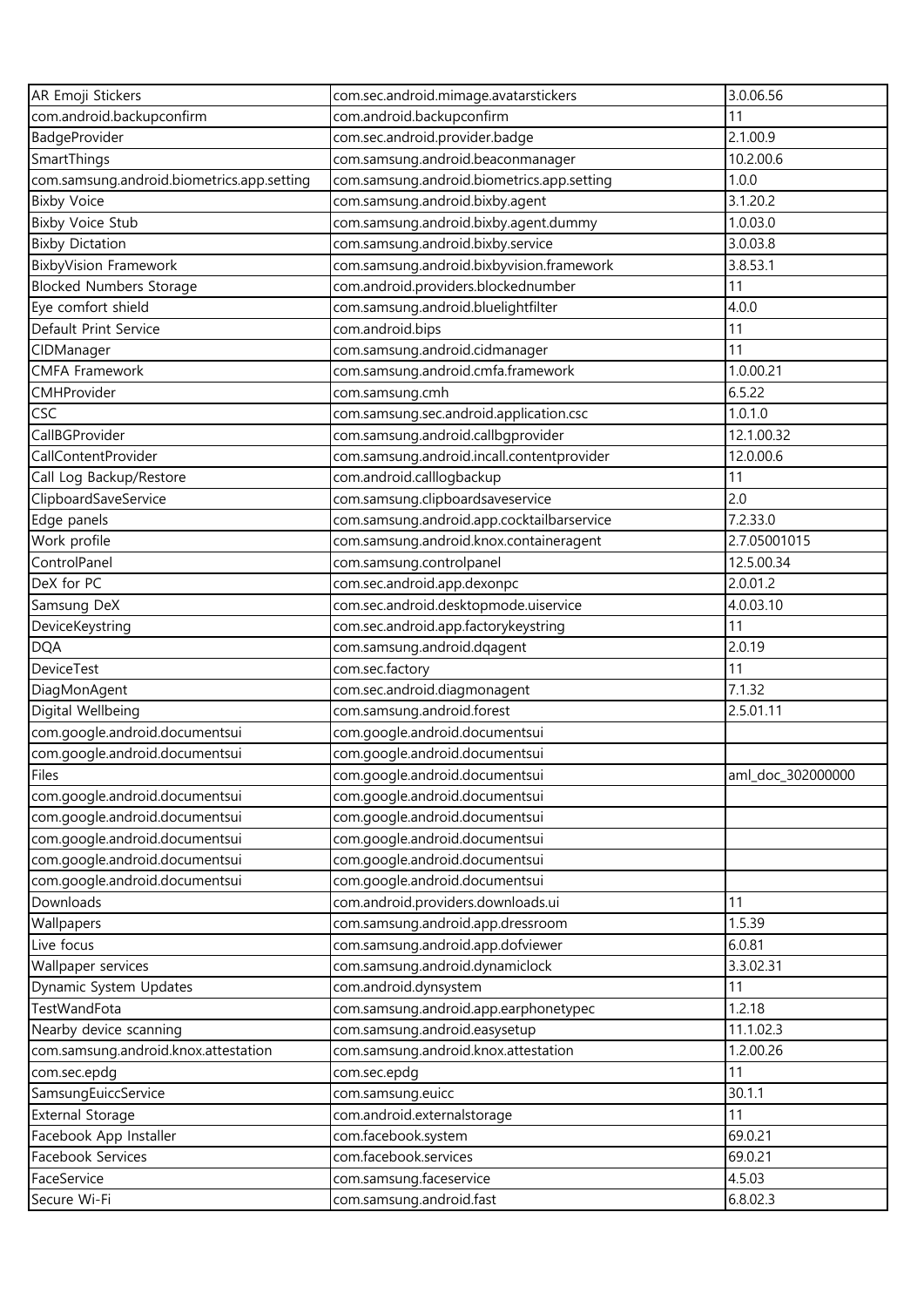| Finder                                           | com.samsung.android.app.galaxyfinder             | 9.7.72.0   |
|--------------------------------------------------|--------------------------------------------------|------------|
| Find My Mobile                                   | com.samsung.android.fmm                          | 7.2.14.18  |
| Software update                                  | com.wssyncmldm                                   | 3.7.23     |
| <b>Fused Location</b>                            | com.android.location.fused                       | 11         |
| Galaxy Store                                     | com.sec.android.app.samsungapps                  | 4.5.28.2   |
| Samsung SM8350 GameDriver                        | com.samsung.gamedriver.sm8350                    | 11.0.00.0  |
| Game Launcher                                    | com.samsung.android.game.gamehome                | 5.0.04.2   |
|                                                  |                                                  | 3.4.04.11  |
| Game Optimizing Service<br>Game Booster          | com.samsung.android.game.gos                     | 3.0.02.2   |
|                                                  | com.samsung.android.game.gametools               |            |
| Package installer                                | com.google.android.packageinstaller              | 11-7276604 |
| GPUWatch                                         | com.samsung.gpuwatchapp                          | 2.0.40     |
| Tags                                             | com.samsung.android.service.tagservice           | 1.6.19.0   |
| HdmApp                                           | com.samsung.android.hdmapp                       | 1.0.00.10  |
| Health Platform                                  | com.samsung.android.service.health               | 1.0.01.07  |
| Adapt Sound                                      | com.sec.hearingadjust                            | 11.0.48    |
| <b>IOTHiddenMenu</b>                             | com.sec.hiddenmenu                               | 11         |
| HwModuleTest                                     | com.sec.android.app.hwmoduletest                 | 11         |
| IPService                                        | com.samsung.ipservice                            | 4.5.12     |
| ImsLogger                                        | com.sec.imslogger                                | 1.20200801 |
| Input Devices                                    | com.android.inputdevices                         | 11         |
| SmartFPSAdjuster                                 | com.sec.android.smartfpsadjuster                 | 11         |
| Samsung Visit In                                 | com.samsung.android.ipsgeofence                  | 4.1.02.122 |
| <b>KLMS Agent</b>                                | com.samsung.klmsagent                            | 3.4.21115  |
| Work profile                                     | com.samsung.android.knox.containercore           | 1.0        |
| Samsung DeX Home                                 | com.sec.android.app.desktoplauncher              | 3.0.06.15  |
| Device Services                                  | com.samsung.android.kgclient                     | 3.0.56     |
| Knox Key Chain                                   | com.samsung.knox.keychain                        | 11         |
| KnoxPushManager                                  | com.samsung.android.knox.pushmanager             | 1.1.00.39  |
| com.test.LTEfunctionality                        | com.test.LTEfunctionality                        | 1.0        |
| Link to Windows Service                          | com.samsung.android.mdx                          | 2.2.01.10  |
| <b>DECO PIC</b>                                  | com.samsung.android.livestickers                 | 2.5.00.20  |
| Live Wallpaper Picker                            | com.android.wallpaper.livepicker                 | 11         |
| com.android.localtransport                       | com.android.localtransport                       | 11         |
| Locale Overlay Manager                           | com.samsung.android.localeoverlaymanager         | 11         |
| Carrier Login Engine                             | com.verizon.loginengine.unbranded                | 4.7.9.0    |
| <b>MCFDeviceContinuity</b>                       | com.samsung.android.mcfds                        | 1.0.01.35  |
| Work Setup                                       | com.android.managedprovisioning                  | 11         |
| mlp                                              | com.samsung.mlp                                  | 5.2.02     |
| com.android.providers.media                      | com.android.providers.media                      | 11         |
| MmsService                                       | com.android.mms.service                          | 11         |
| MobileWips                                       | com.samsung.android.server.wifi.mobilewips       | 1.1.26.0   |
|                                                  |                                                  | 11         |
| Service mode RIL                                 | com.sec.android.RilServiceModeApp                |            |
| MTP application                                  | com.samsung.android.MtpApplication               | 1.0        |
| MTP Host                                         | com.android.mtp                                  | 11         |
| Separate app sound                               | com.samsung.android.setting.multisound           | 3.0.00.16  |
| NSDSWebApp                                       | com.sec.vsim.ericssonnsds.webapp                 | 2.0.06.0   |
| Samsung Location SDK                             | com.sec.location.nsflp2                          | 5.4.10     |
| NetworkDiagnostic                                | com.samsung.android.networkdiagnostic            | 2.5.06.3   |
| com.google.android.networkstack.permissionconfig | com.google.android.networkstack.permissionconfig |            |
| com.google.android.networkstack.permissionconfig | com.google.android.networkstack.permissionconfig |            |
| com.google.android.networkstack.permissionconfig | com.google.android.networkstack.permissionconfig |            |
| com.google.android.networkstack.permissionconfig | com.google.android.networkstack.permissionconfig |            |
| com.google.android.networkstack.permissionconfig | com.google.android.networkstack.permissionconfig |            |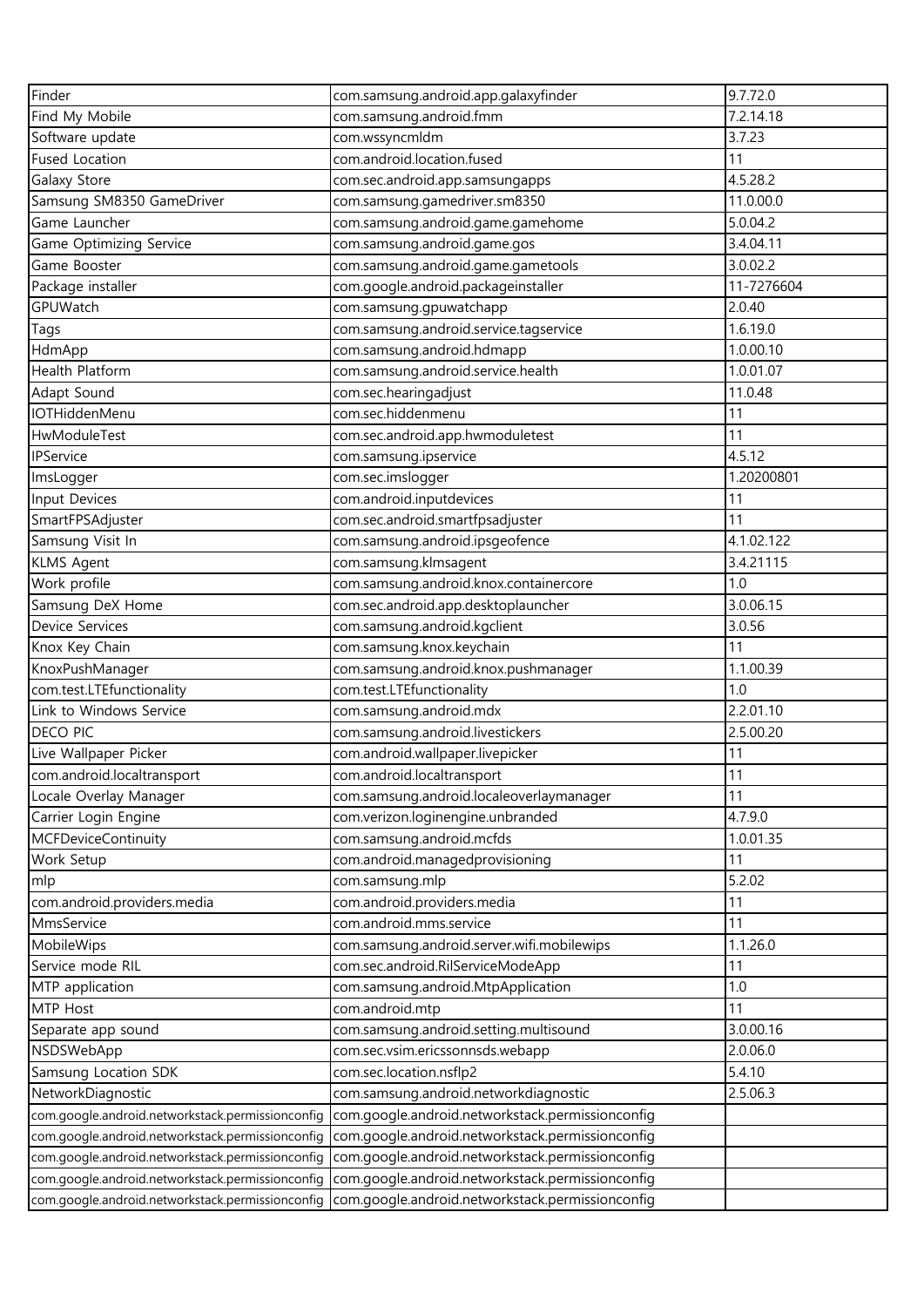| com.google.android.networkstack.permissionconfig | com.google.android.networkstack.permissionconfig |                   |
|--------------------------------------------------|--------------------------------------------------|-------------------|
| com.google.android.networkstack.permissionconfig | com.google.android.networkstack.permissionconfig |                   |
| com.google.android.networkstack.permissionconfig | com.google.android.networkstack.permissionconfig | r_aml_301500700   |
| com.google.android.networkstack                  | com.google.android.networkstack                  |                   |
| com.google.android.networkstack                  | com.google.android.networkstack                  |                   |
| com.google.android.networkstack                  | com.google.android.networkstack                  |                   |
| com.google.android.networkstack                  | com.google.android.networkstack                  |                   |
| com.google.android.networkstack                  | com.google.android.networkstack                  |                   |
| com.google.android.networkstack                  | com.google.android.networkstack                  |                   |
| Network manager                                  | com.google.android.networkstack                  | aml_net_302000201 |
| com.google.android.networkstack                  | com.google.android.networkstack                  |                   |
| com.google.android.networkstack                  | com.google.android.networkstack                  |                   |
| Configuration update                             | com.samsung.android.app.omcagent                 | 5.3.65            |
| com.android.ons                                  | com.android.ons                                  | 11                |
| SamsungOdaService                                | com.samsung.oda.service                          | 1.6               |
| Configuration message                            | com.wsomacp                                      | 7.4.09            |
| OneDrive                                         | com.microsoft.skydrive                           | 6.20              |
| Samsung PaymentFramework                         | com.samsung.android.spayfw                       | 2.9.07            |
| People edge                                      | com.samsung.android.service.peoplestripe         | 12.7.00.6         |
| RilNotifier                                      | com.sec.app.RilErrorNotifier                     | 1.0.0             |
| Photo Editor                                     | com.sec.android.mimage.photoretouching           | 2.9.26.33         |
| Application installer                            | com.sec.android.preloadinstaller                 | 11                |
| ProxyHandler                                     | com.android.proxyhandler                         | 11                |
| Media and devices                                | com.samsung.android.mdx.quickboard               | 2.0.14.636        |
| <b>Bixby Routines</b>                            | com.samsung.android.app.routines                 | 3.1.20.17         |
| <b>Customization Service</b>                     | com.samsung.android.rubin.app                    | 2.9.02.2          |
| SCameraService                                   | com.samsung.android.camerasdkservice             | 1.1               |
| SCameraXService                                  | com.samsung.android.cameraxservice               | 1.1               |
| Configuration update                             | com.samsung.android.sdm.config                   | 3.0.12            |
| SEMFactoryApp                                    | com.sem.factoryapp                               | 1.0.00.41         |
| SKMSAgentService                                 | com.skms.android.agent                           | 1.0.40-54         |
| Software update                                  | com.sec.android.soagent                          | 6.0.12            |
| Samsung Push Service                             | com.sec.spp.push                                 | 3.3.06            |
| SVC Agent                                        | com.samsung.android.svcagent                     | 6.0.00.3          |
| Samsung voice input                              | com.samsung.android.svoiceime                    | 2.3.02.4          |
| Samsung account                                  | com.osp.app.signin                               | 12.5.00.10        |
| Samsung Checkout                                 | com.sec.android.app.billing                      | 5.0.44.0          |
| Calendar Storage                                 | com.android.providers.calendar                   | 12.1.00.5         |
| Camera                                           | com.sec.android.app.camera                       | 11.1.01.82        |
| Samsung Cloud                                    | com.samsung.android.scloud                       | 4.8.00.13         |
| Contacts                                         | com.samsung.android.app.contacts                 | 12.7.05.10        |
| Contacts Storage                                 | com.samsung.android.providers.contacts           | 12.7.32           |
| Samsung Core Services                            | com.samsung.android.scs                          | 1.2.00.22         |
| Samsung Device Health Manager Service            | com.sec.android.sdhms                            | 11                |
| Phone                                            | com.samsung.android.dialer                       | 12.7.05.10        |
| Group Sharing                                    | com.samsung.android.mobileservice                | 12.2.01.12        |
| Gallery                                          | com.sec.android.gallery3d                        | 12.1.08.0         |
| Call                                             | com.samsung.android.incallui                     | 12.1.05.72        |
| Magnifier                                        | com.sec.android.app.magnifier                    | 11.0.92           |
| Messages                                         | com.samsung.android.messaging                    | 12.2.10.19        |
| Samsung Multi Connectivity                       | com.samsung.android.mcfserver                    | 1.0.03.35         |
| Samsung Pass                                     | com.samsung.android.samsungpass                  | 2.6.05.7          |
| SamsungPositioning                               | com.samsung.android.samsungpositioning           | 3.1.03.0          |
|                                                  |                                                  |                   |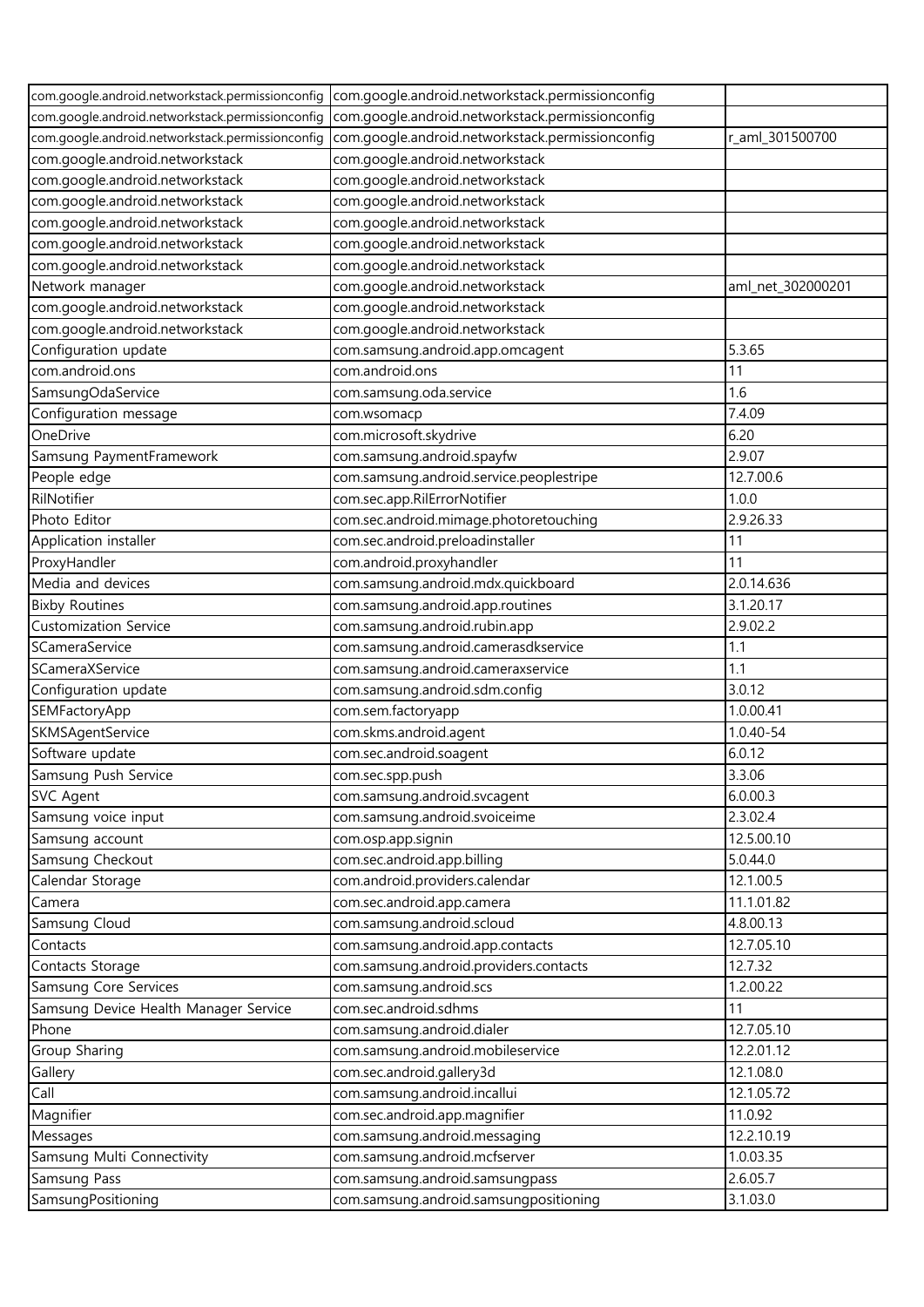| SamsungSmartSuggestions                  | com.samsung.android.smartsuggestions                               | 11           |
|------------------------------------------|--------------------------------------------------------------------|--------------|
| Video Player                             | com.samsung.android.video                                          | 7.3.10.75    |
| Separated Apps                           | com.samsung.android.appseparation                                  | 1.0.02.6     |
| Configuration update                     | com.samsung.android.providers.carrier                              | 1.0.33       |
| Download Manager                         | com.android.providers.downloads                                    | 11           |
| Sec Media Storage                        | com.samsung.android.providers.media                                | 11           |
| My Files                                 | com.sec.android.app.myfiles                                        | 12.2.00.291  |
| Settings                                 | com.android.settings                                               | 11           |
| Settings Suggestions                     | com.android.settings.intelligence                                  | 11           |
| Samsung SetupWizard                      | com.sec.android.app.SecSetupWizard                                 | 3.2.30.1     |
| SecSoundPicker                           | com.samsung.android.secsoundpicker                                 | 1.0.01.41    |
| Dialer Storage                           | com.android.providers.telephony                                    | 11           |
| Secure Folder                            | com.samsung.knox.securefolder                                      | 1.6.02.14    |
| Send SOS messages                        | com.sec.android.app.safetyassurance                                | 12.1.00.77   |
| SettingsBixby                            | com.samsung.android.app.settings.bixby                             | 3.1.13       |
| Settings Storage                         | com.android.providers.settings                                     | 11           |
| Settings                                 | com.samsung.android.SettingsReceiver                               | 11           |
| Setup Wizard                             | com.sec.android.app.setupwizard                                    | 11.0.87      |
| Quick Share                              | com.samsung.android.app.sharelive                                  | 12.3.01.7    |
| com.android.sharedstoragebackup          | com.android.sharedstoragebackup                                    | 11           |
| Shell                                    | com.android.shell                                                  | 11           |
| Single Take                              | com.samsung.android.singletake.service                             | 2.1.00.69    |
| Smart Call                               | com.samsung.android.smartcallprovider                              | 12.3.11.3    |
| EpdgTestApp                              | com.sec.epdgtestapp                                                | 11           |
| Translate                                | com.samsung.android.service.airviewdictionary                      | 3.5.11       |
| Device care                              | com.samsung.android.lool                                           | 12.3.00.29   |
| Device security                          | com.samsung.android.sm.devicesecurity                              | 7.1.13       |
| com.samsung.android.smartswitchassistant | com.samsung.android.smartswitchassistant                           | 2.0.01       |
| SmartThings Framework                    | com.samsung.android.service.stplatform                             | 1.2.00.16    |
| Smart Touch Call                         | com.samsung.android.visualars                                      | 1.0.0.5      |
| SoundAlive                               | com.sec.android.app.soundalive                                     | 11.0.37      |
| Intent Filter Verification Service       | com.android.statementservice                                       | 1.0          |
| Crocro and friends                       | com.samsung.android.app.camera.sticker.facearavatar.preload 4.0.03 |              |
| StoryService                             | com.samsung.storyservice                                           | 4.5.18       |
| SumeNN                                   | com.samsung.android.sume.nn.service                                | 1.9.03.18    |
| SystemUIBixby2                           | com.samsung.systemui.bixby2                                        | 1.4.05.5     |
| Samsung DeX System UI                    | com.samsung.desktopsystemui                                        | 11           |
| SystemUpdate                             | com.sec.android.systemupdate                                       | 12.0.00.0    |
| TADownloader                             | com.samsung.android.tadownloader                                   | 1.2.06       |
| AuthFw TaPack                            | com.samsung.android.tapack.authfw                                  | 1.0.36.0     |
| Tags                                     | com.android.apps.tag                                               | 4.3.01       |
| TalkBack                                 | com.samsung.android.accessibility.talkback                         | 12.5.00.6    |
| Tasks                                    | com.samsung.android.app.taskedge                                   | 4.3.12       |
| Phone Services                           | com.android.phone                                                  | 11           |
| Phone                                    | com.android.server.telecom                                         | 11           |
| Call settings                            | com.samsung.android.app.telephonyui                                | 12.1.05.82   |
| Galaxy Themes Service                    | com.samsung.android.themecenter                                    | 11.2.0.0     |
| Galaxy Themes                            | com.samsung.android.themestore                                     | 5.2.01.10714 |
| Tips                                     | com.samsung.android.app.tips                                       | 3.2.30.0     |
| One UI Home                              | com.sec.android.app.launcher                                       | 12.5.00.109  |
| <b>Tethering Provision</b>               | com.samsung.unifiedtp                                              | 1.0.07.11    |
| Visual Voicemail                         | com.samsung.vvm                                                    | 13.0.00.39   |
| User Dictionary                          | com.android.providers.userdictionary                               | 11           |
|                                          |                                                                    |              |